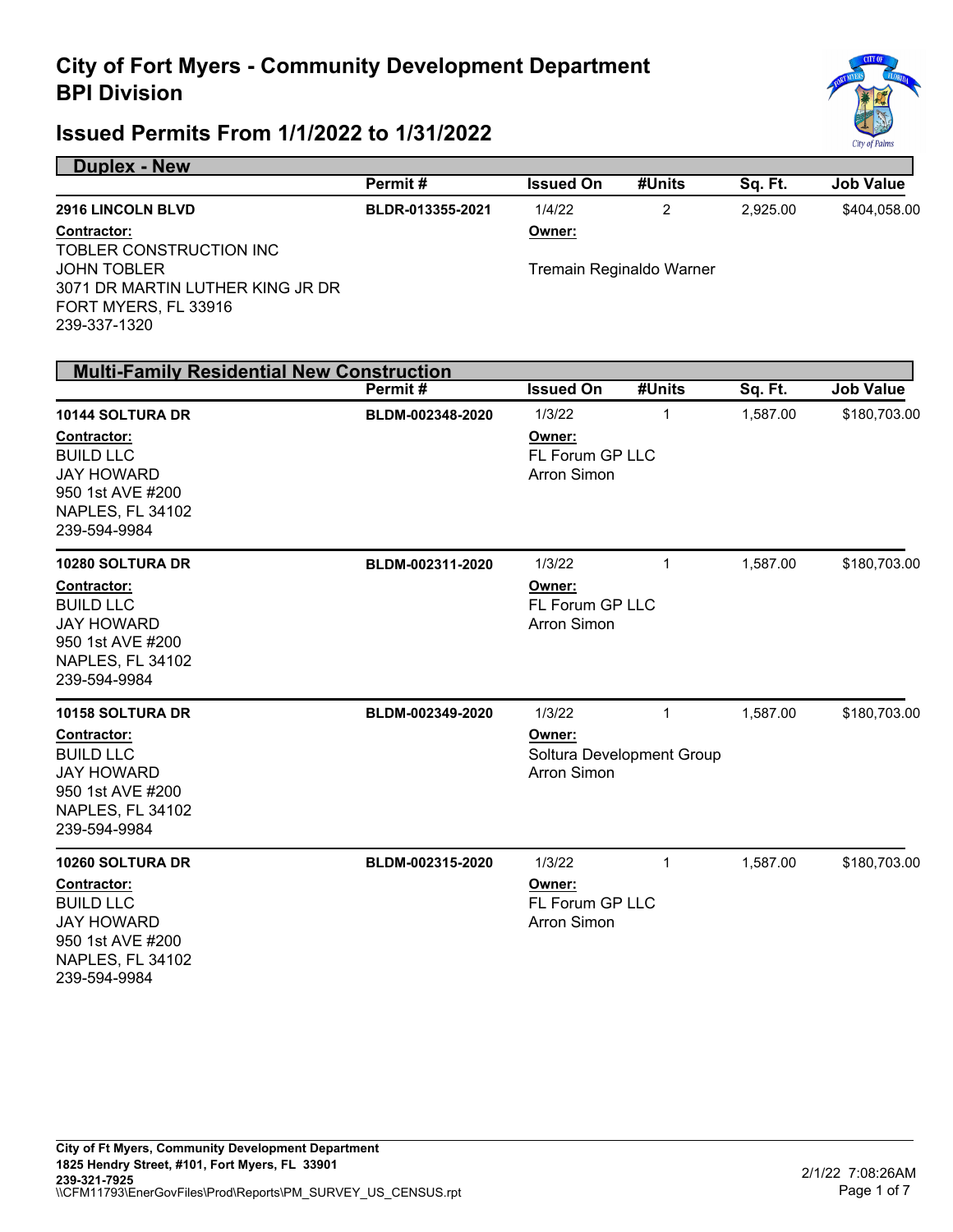

| 10184 SOLTURA DR<br>Contractor:<br><b>BUILD LLC</b><br><b>JAY HOWARD</b><br>950 1st AVE #200<br>NAPLES, FL 34102<br>239-594-9984                                 | BLDM-002288-2020 | 1/3/22<br>Owner:<br>FL Forum GP LLC<br><b>Arron Simon</b>                                              | 1            | 1,379.00  | \$153,854.00   |
|------------------------------------------------------------------------------------------------------------------------------------------------------------------|------------------|--------------------------------------------------------------------------------------------------------|--------------|-----------|----------------|
| 10194 SOLTURA DR<br>Contractor:<br><b>BUILD LLC</b><br><b>JAY HOWARD</b><br>950 1st AVE #200<br>NAPLES, FL 34102<br>239-594-9984                                 | BLDM-002345-2020 | 1/3/22<br>Owner:<br><b>FL Forum GP LLC</b>                                                             | $\mathbf{1}$ | 1,587.00  | \$180,703.00   |
| 10270 SOLTURA DR<br>Contractor:<br><b>BUILD LLC</b><br><b>JAY HOWARD</b><br>950 1st AVE #200<br>NAPLES, FL 34102<br>239-594-9984                                 | BLDM-002314-2020 | 1/3/22<br>Owner:<br>FL Forum GP LLC<br><b>Arron Simon</b>                                              | $\mathbf{1}$ | 1,587.00  | \$180,703.00   |
| 10252 SOLTURA DR<br>Contractor:<br><b>BUILD LLC</b><br><b>JAY HOWARD</b><br>950 1st AVE #200<br>NAPLES, FL 34102<br>239-594-9984                                 | BLDM-002285-2020 | 1/3/22<br>Owner:<br>FL Forum GP LLC<br><b>Arron Simon</b>                                              | 1            | 1,379.00  | \$153,854.00   |
| 10150 SOLTURA DR<br>Contractor:<br><b>BUILD LLC</b><br><b>JAY HOWARD</b><br>950 1st AVE #200<br>NAPLES, FL 34102<br>239-594-9984                                 | BLDM-002347-2020 | 1/3/22<br>Owner:<br>FL Forum GP LLC<br><b>Arron Simon</b>                                              | 1            | 1,587.00  | \$180,703.00   |
| 12045 GRAND JARDIN DR<br><b>Contractor:</b><br><b>Kast Construction LLC</b><br>Zachary Young<br>701 Northpoint PKWY #400<br>West Palm Beach, 33407<br>5616892910 | BLDM-013122-2021 | 1/21/22<br>Owner:<br>The Related Group<br>Dan Sharp<br>315 S S. Biscayne Blvd. BLVD<br>Miami, FL 33131 | 6            | 12,139.00 | \$1,475,863.30 |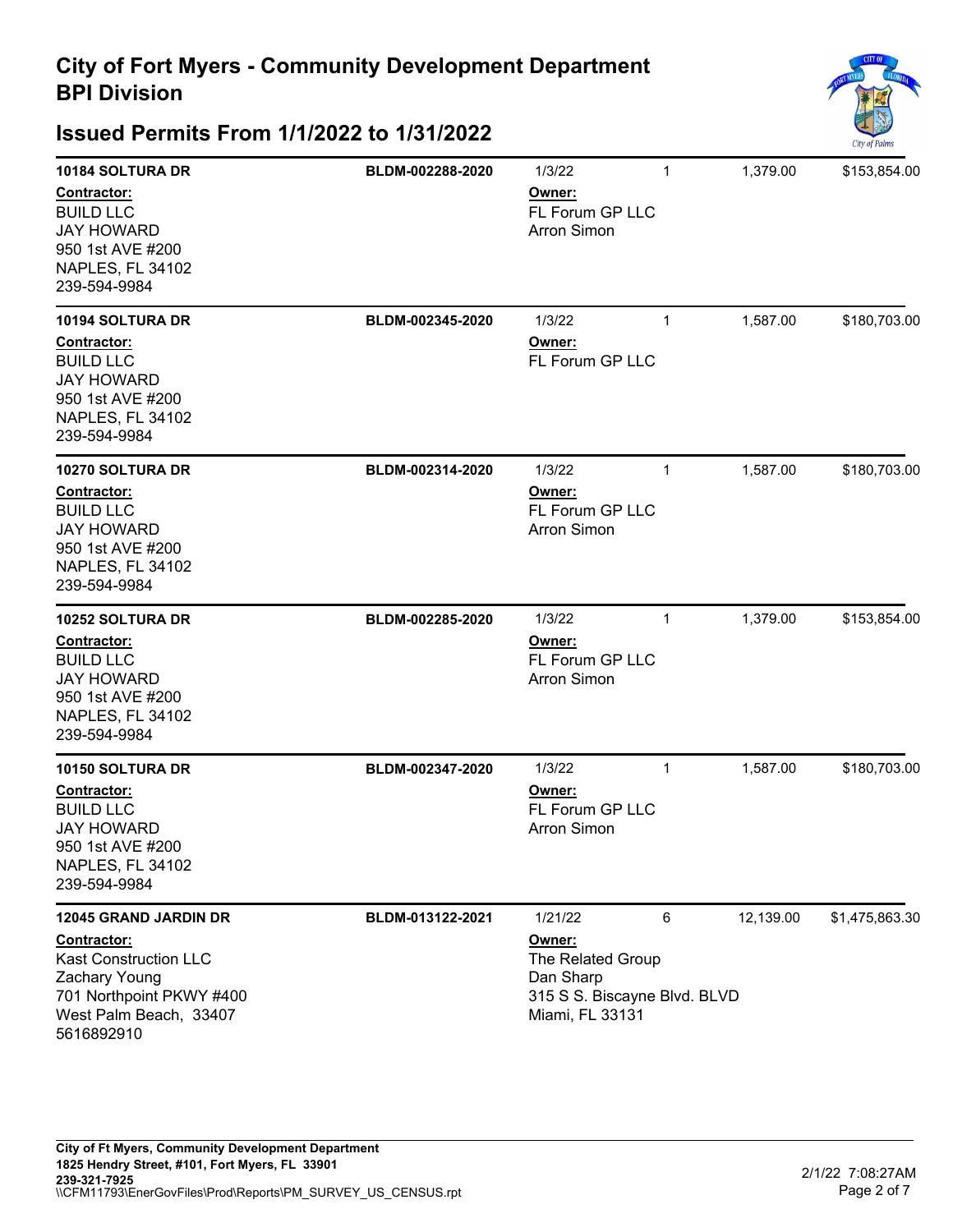

| 10202 SOLTURA DR                                                                                                    | BLDM-002344-2020 | 1/3/22                                                    | $\mathbf{1}$ | 1,587.00  | \$180,703.00   |
|---------------------------------------------------------------------------------------------------------------------|------------------|-----------------------------------------------------------|--------------|-----------|----------------|
| Contractor:<br><b>BUILD LLC</b><br><b>JAY HOWARD</b><br>950 1st AVE #200<br>NAPLES, FL 34102<br>239-594-9984        |                  | Owner:<br>FL FORUM INVESTORS LLC                          |              |           |                |
| 10230 SOLTURA DR                                                                                                    | BLDM-002336-2020 | 1/3/22                                                    | $\mathbf{1}$ | 1,587.00  | \$180,703.00   |
| <b>Contractor:</b><br><b>BUILD LLC</b><br><b>JAY HOWARD</b><br>950 1st AVE #200<br>NAPLES, FL 34102<br>239-594-9984 |                  | Owner:<br>Soltura Development Group<br>Arron Simon        |              |           |                |
| 10210 SOLTURA DR                                                                                                    | BLDM-002340-2020 | 1/3/22                                                    | $\mathbf{1}$ | 1,587.00  | \$180,703.00   |
| Contractor:<br><b>BUILD LLC</b><br><b>JAY HOWARD</b><br>950 1st AVE #200<br>NAPLES, FL 34102<br>239-594-9984        |                  | Owner:<br>Soltura Development Group<br><b>Arron Simon</b> |              |           |                |
| 10166 SOLTURA DR                                                                                                    | BLDM-002346-2020 | 1/3/22                                                    | 1            | 1,587.00  | \$180,703.00   |
| Contractor:<br><b>BUILD LLC</b><br><b>JAY HOWARD</b><br>950 1st AVE #200<br>NAPLES, FL 34102<br>239-594-9984        |                  | Owner:<br>Soltura Development Group<br><b>Arron Simon</b> |              |           |                |
| <b>12146 GRAND JARDIN DR</b>                                                                                        | BLDM-011524-2021 | 1/6/22                                                    | 36           | 43,528.00 | \$6,840,425.00 |
| <b>Contractor:</b><br><b>Kast Construction LLC</b><br>Zachary Young                                                 |                  | Owner:<br>RD TOWN PLANTATION LLC                          |              |           |                |
| 701 Northpoint PKWY #400<br>West Palm Beach, 33407<br>5616892910                                                    |                  | 315 S BISCAYNE BLVD<br>MIAMI, FL 33132                    |              |           |                |
| 12044 GRAND JARDIN DR                                                                                               | BLDM-013299-2021 | 1/21/22                                                   | 6            | 12,139.00 | \$1,475,863.30 |
| Contractor:<br><b>Kast Construction LLC</b><br>Zachary Young                                                        |                  | Owner:<br>RD TOWN PLANTATION LLC                          |              |           |                |
| 701 Northpoint PKWY #400<br>West Palm Beach, 33407<br>5616892910                                                    |                  | 315 S BISCAYNE BLVD<br>MIAMI, FL 33132                    |              |           |                |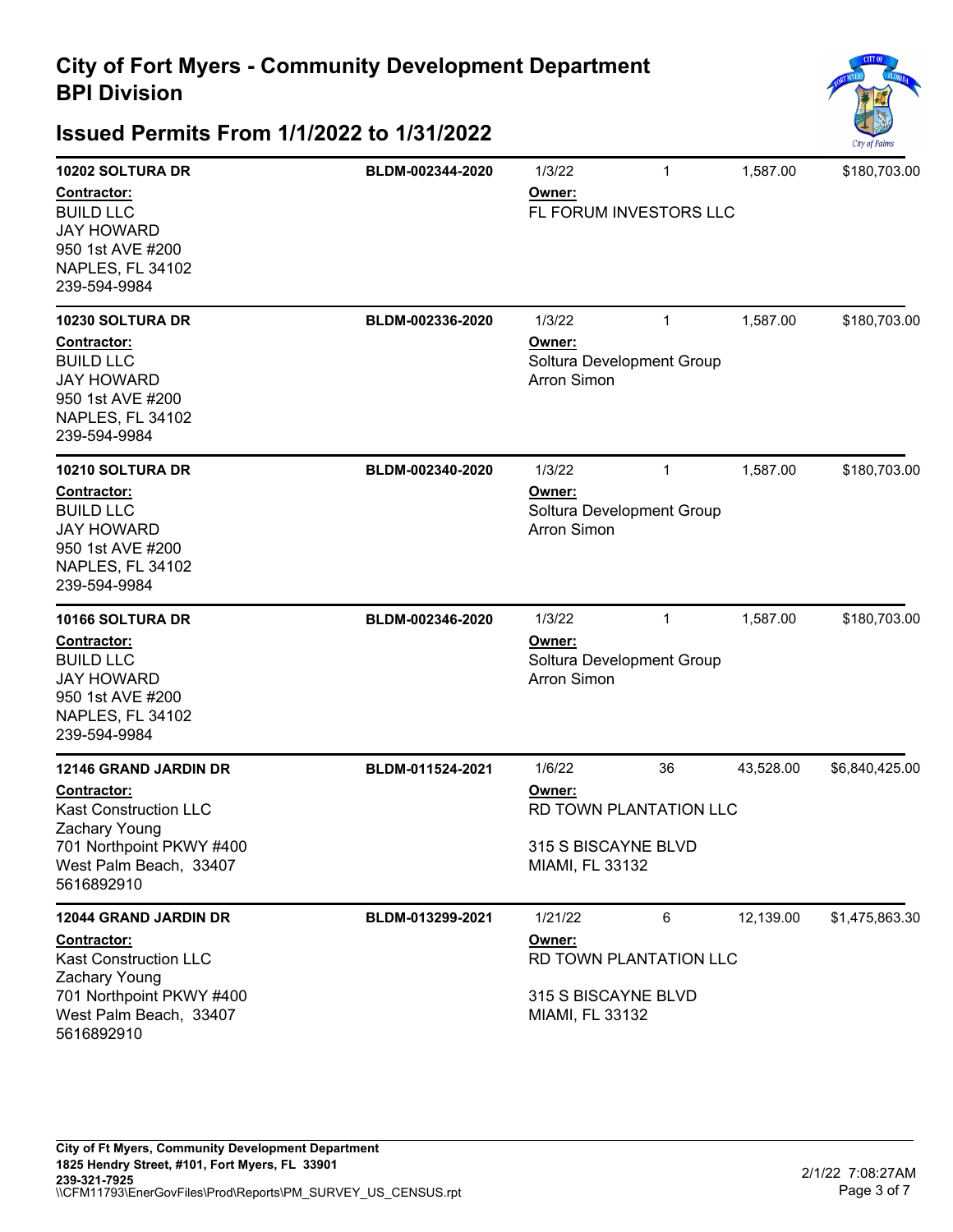### **Issued Permits From 1/1/2022 to 1/31/2022**



| 12107 GRAND JARDIN DR                                                                                               | BLDM-011498-2021 | 1/6/22                                          | 24                        | 23.231.00 | \$3,650,752.00   |  |
|---------------------------------------------------------------------------------------------------------------------|------------------|-------------------------------------------------|---------------------------|-----------|------------------|--|
| Contractor:<br><b>Kast Construction LLC</b><br>Zachary Young                                                        |                  | Owner:<br>RD TOWN PLANTATION LLC                |                           |           |                  |  |
| 701 Northpoint PKWY #400<br>West Palm Beach, 33407<br>5616892910                                                    |                  | 315 S BISCAYNE BLVD<br>MIAMI, FL 33132          |                           |           |                  |  |
| <b>12119 GRAND JARDIN DR</b>                                                                                        | BLDM-011509-2021 | 1/6/22                                          | 36                        | 43,528.00 | \$6,840,425.00   |  |
| Contractor:<br><b>Kast Construction LLC</b><br>Zachary Young                                                        |                  | Owner:<br>RD TOWN PLANTATION LLC                |                           |           |                  |  |
| 701 Northpoint PKWY #400<br>West Palm Beach, 33407<br>5616892910                                                    |                  | 315 S BISCAYNE BLVD<br>MIAMI, FL 33132          |                           |           |                  |  |
| <b>12125 GRAND JARDIN DR</b>                                                                                        | BLDM-011504-2021 | 1/6/22                                          | 24                        | 33,874.00 | \$5,323,299.00   |  |
| Contractor:<br><b>Kast Construction LLC</b><br>Zachary Young                                                        |                  | Owner:                                          | RD TOWN PLANTATION LLC    |           |                  |  |
| 701 Northpoint PKWY #400<br>West Palm Beach, 33407<br>5616892910                                                    |                  | 315 S BISCAYNE BLVD<br>MIAMI, FL 33132          |                           |           |                  |  |
| <b>12134 GRAND JARDIN DR</b>                                                                                        | BLDM-011516-2021 | 1/3/22                                          | 36                        | 43,528.00 | \$6,840,425.00   |  |
| Contractor:<br><b>Kast Construction LLC</b><br>Zachary Young                                                        |                  | Owner:                                          | RD TOWN PLANTATION LLC    |           |                  |  |
| 701 Northpoint PKWY #400<br>West Palm Beach, 33407<br>5616892910                                                    |                  | 315 S BISCAYNE BLVD<br>MIAMI, FL 33132          |                           |           |                  |  |
| 10290 SOLTURA DR                                                                                                    | BLDM-002309-2020 | 1/3/22                                          | $\mathbf{1}$              | 1,587.00  | \$180,703.00     |  |
| Contractor:<br><b>BUILD LLC</b><br><b>JAY HOWARD</b><br>950 1st AVE #200<br>NAPLES, FL 34102<br>239-594-9984        |                  | Owner:<br>FL Forum GP LLC<br><b>Arron Simon</b> |                           |           |                  |  |
| 10220 SOLTURA DR                                                                                                    | BLDM-002338-2020 | 1/3/22                                          | 1                         | 1,587.00  | \$180,703.00     |  |
| <b>Contractor:</b><br><b>BUILD LLC</b><br><b>JAY HOWARD</b><br>950 1st AVE #200<br>NAPLES, FL 34102<br>239-594-9984 |                  | Owner:<br><b>Arron Simon</b>                    | Soltura Development Group |           |                  |  |
| <b>Single Family - New</b>                                                                                          |                  |                                                 |                           |           |                  |  |
|                                                                                                                     | Permit#          | <b>Issued On</b>                                | #Units                    | Sq. Ft.   | <b>Job Value</b> |  |

\\CFM11793\EnerGovFiles\Prod\Reports\PM\_SURVEY\_US\_CENSUS.rpt **239-321-7925**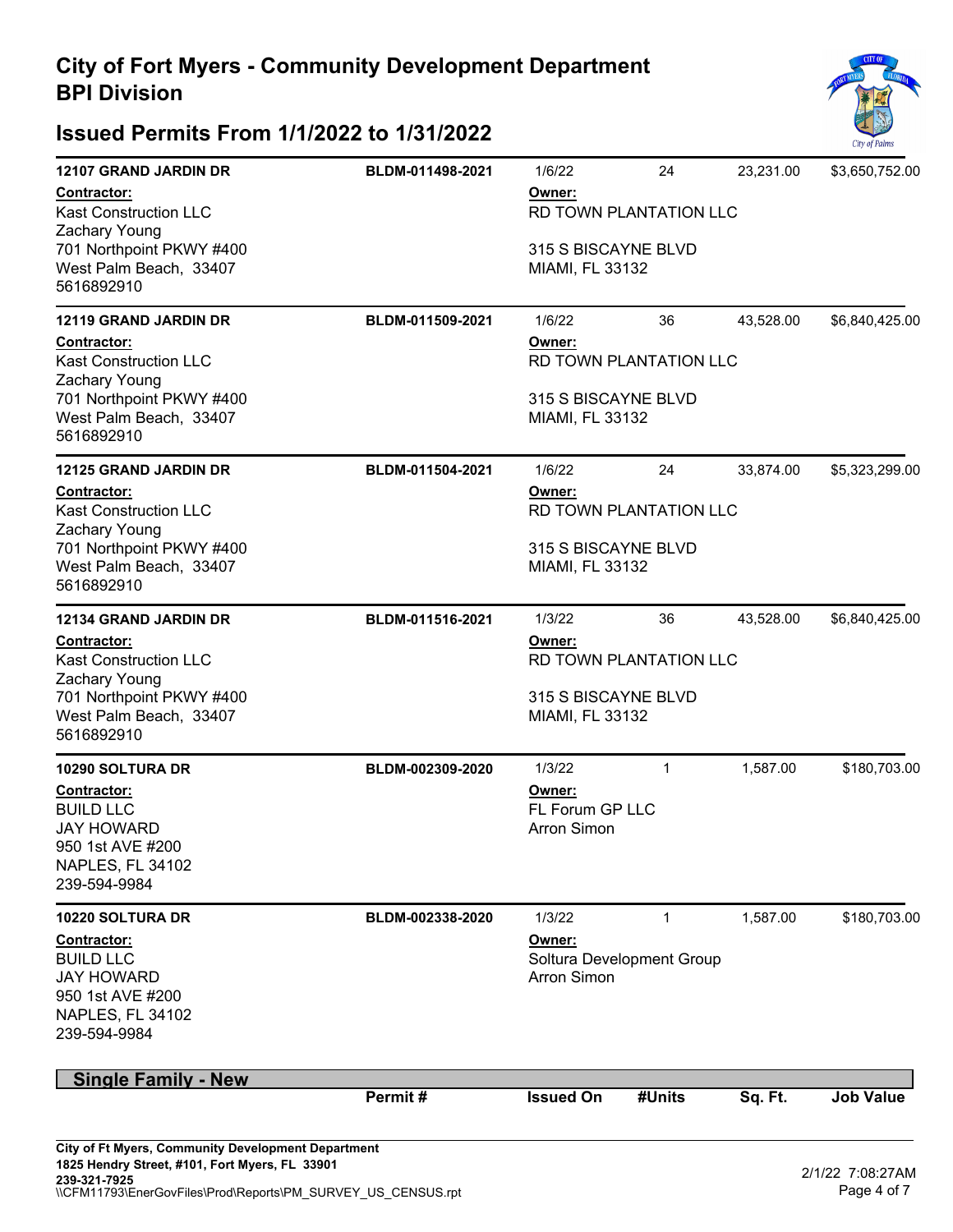

| <b>11800 ARBORWOOD PRESERVE BLVD</b><br>Contractor:<br><b>LENNAR HOMES LLC</b><br><b>DARIN MCMURRAY</b><br>10481 BEN C PRATT/SIX MILE CYP<br>FORT MYERS, FL 33966<br>239-278-1177        | BLDR-014389-2021 | 1/14/22<br>Owner:<br>Lennar Homes<br>10481 Six Mile Cypress Pkwy                                     | 1            | 2,924.00 | \$369,768.00   |
|------------------------------------------------------------------------------------------------------------------------------------------------------------------------------------------|------------------|------------------------------------------------------------------------------------------------------|--------------|----------|----------------|
| <b>3602 SAMMY WATKINS AVE</b><br>Contractor:<br><b>FREEMAN &amp; FREEMAN INC</b><br><b>ERNEST FREEMAN</b><br>6300 Corporate CT #104<br>Fort Myers, FL 33919<br>239-657-2410              | BLDR-013511-2021 | 1/31/22<br>Owner:<br>ROOTED DEEPLY 14 LLC<br>200 COLUMBINE ST #370<br>DENVER, CO 80206<br>8326056968 | $\mathbf{1}$ | 2,241.00 | \$283,672.00   |
| <b>11796 ARBORWOOD PRESERVE BLVD</b><br><b>Contractor:</b><br><b>LENNAR HOMES LLC</b><br><b>DARIN MCMURRAY</b><br>10481 BEN C PRATT/SIX MILE CYP<br>FORT MYERS, FL 33966<br>239-278-1177 | BLDR-014388-2021 | 1/14/22<br>Owner:<br>Lennar Homes<br>10481 Six Mile Cypress Pkwy<br>$\,$                             | 1            | 2,629.00 | \$337,155.00   |
| <b>1410 CARLETON PALM CT</b><br>Contractor:<br><b>AUBUCHON HOMES INC</b><br><b>JAMES AUBUCHON</b><br>4707 SE 9TH PL<br>CAPE CORAL, FL 33904<br>239-980-0191                              | BLDR-011882-2021 | 1/27/22<br>Owner:<br>n/a<br><b>Tushar Gupta</b><br>(850) 559-7874                                    | $\mathbf{1}$ | 6,616.00 | \$1,673,373.00 |
| <b>659 OLEANDER AVE</b><br><b>Contractor:</b><br>ALL BELONG TO CHRIST LLC<br><b>GERARD SIMON</b><br>17121 cam CT #8<br>Fort Myers, FL 33967<br>239-834-5737<br>$\sim$ $\sim$             | BLDR-014645-2022 | 1/31/22<br><u>Owner:</u><br><b>ISAAC MARION</b><br>2393217940                                        | $\mathbf{1}$ | 1,992.00 | \$254,609.00   |

| <b>Single Family Attached - New</b> |                  |                      |                            |          |                  |
|-------------------------------------|------------------|----------------------|----------------------------|----------|------------------|
|                                     | Permit#          | <b>Issued On</b>     | #Units                     | Sq. Ft.  | <b>Job Value</b> |
| <b>10385 BRADMORE RD</b>            | BLDR-011179-2021 | 1/5/22               |                            | 1.685.00 | \$225,170.00     |
| <b>Contractor:</b>                  |                  | Owner:               |                            |          |                  |
| LENNAR HOMES LLC                    |                  | LENNAR HOMES LLC     |                            |          |                  |
| <b>DARIN MCMURRAY</b>               |                  |                      |                            |          |                  |
| 10481 BEN C PRATT/SIX MILE CYP      |                  |                      | 10481 BEN C PRATT/SIX MILE |          |                  |
| FORT MYERS, FL 33966                |                  | FORT MYERS, FL 33966 |                            |          |                  |
| 239-278-1177                        |                  | 239-931-4779         |                            |          |                  |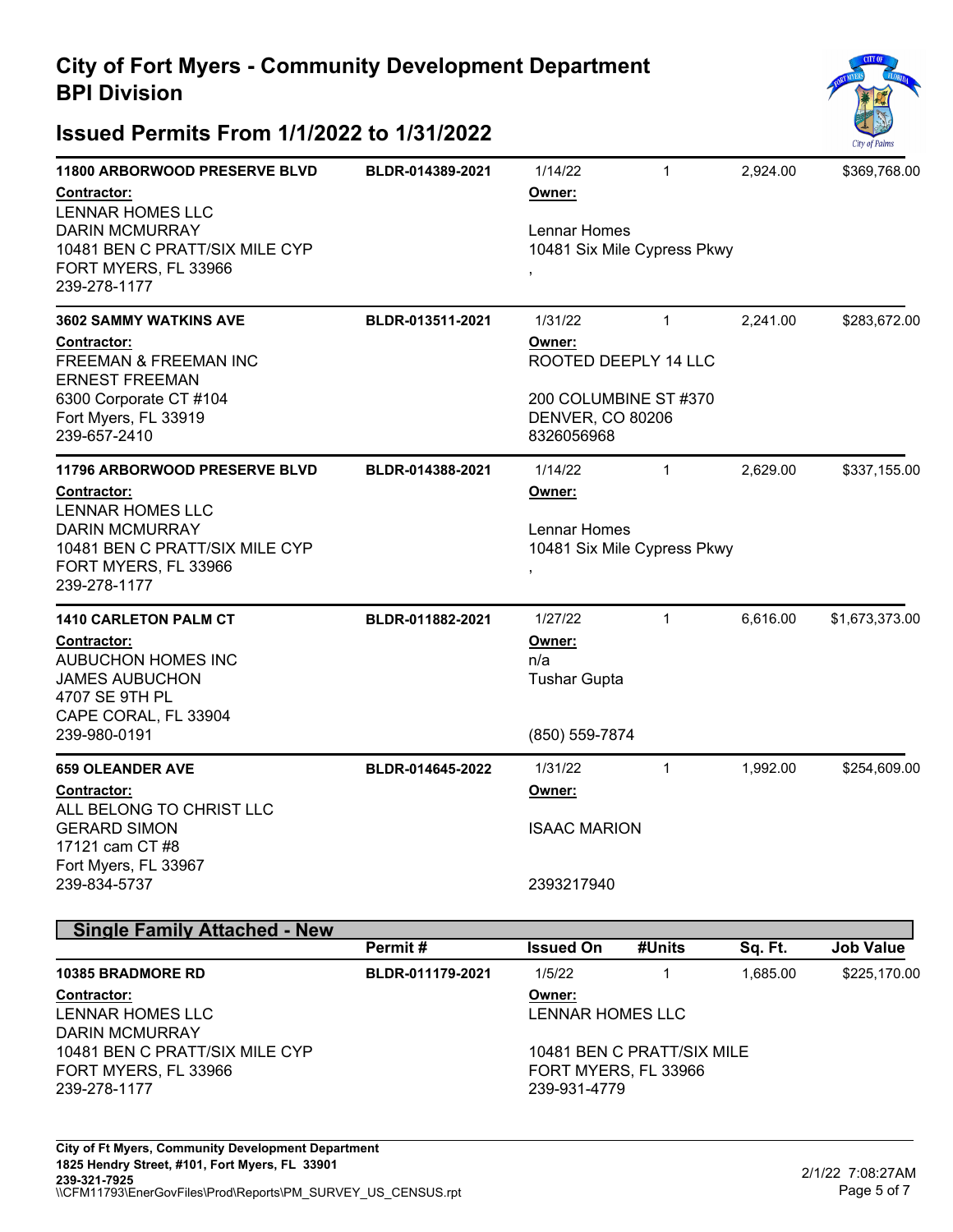| <b>10367 BRADMORE RD</b>                                               | BLDR-011197-2021 | 1/5/22                                                             | $\mathbf{1}$               | 1,685.00 | \$225,170.00 |  |
|------------------------------------------------------------------------|------------------|--------------------------------------------------------------------|----------------------------|----------|--------------|--|
| <b>Contractor:</b><br>LENNAR HOMES LLC<br><b>DARIN MCMURRAY</b>        |                  | Owner:<br><b>LENNAR HOMES LLC</b>                                  |                            |          |              |  |
| 10481 BEN C PRATT/SIX MILE CYP<br>FORT MYERS, FL 33966<br>239-278-1177 |                  | 10481 BEN C PRATT/SIX MILE<br>FORT MYERS, FL 33966<br>239-931-4779 |                            |          |              |  |
| <b>10383 BRADMORE RD</b>                                               | BLDR-011180-2021 | 1/5/22                                                             | $\mathbf{1}$               | 1,631.00 | \$216,806.00 |  |
| <b>Contractor:</b><br>LENNAR HOMES LLC<br><b>DARIN MCMURRAY</b>        |                  | Owner:<br><b>LENNAR HOMES LLC</b>                                  |                            |          |              |  |
| 10481 BEN C PRATT/SIX MILE CYP<br>FORT MYERS, FL 33966<br>239-278-1177 |                  | 10481 BEN C PRATT/SIX MILE<br>FORT MYERS, FL 33966<br>239-931-4779 |                            |          |              |  |
| <b>10377 BRADMORE RD</b>                                               | BLDR-011192-2021 | 1/5/22                                                             | $\mathbf{1}$               | 1,631.00 | \$216,806.00 |  |
| <b>Contractor:</b><br>LENNAR HOMES LLC<br><b>DARIN MCMURRAY</b>        |                  | Owner:<br><b>LENNAR HOMES LLC</b>                                  |                            |          |              |  |
| 10481 BEN C PRATT/SIX MILE CYP<br>FORT MYERS, FL 33966<br>239-278-1177 |                  | 10481 BEN C PRATT/SIX MILE<br>FORT MYERS, FL 33966<br>239-931-4779 |                            |          |              |  |
| <b>10375 BRADMORE RD</b>                                               | BLDR-011193-2021 | 1/5/22                                                             | $\mathbf{1}$               | 1,631.00 | \$216,806.00 |  |
| Contractor:<br>LENNAR HOMES LLC<br><b>DARIN MCMURRAY</b>               |                  | Owner:<br><b>LENNAR HOMES LLC</b>                                  |                            |          |              |  |
| 10481 BEN C PRATT/SIX MILE CYP<br>FORT MYERS, FL 33966<br>239-278-1177 |                  | 10481 BEN C PRATT/SIX MILE<br>FORT MYERS, FL 33966<br>239-931-4779 |                            |          |              |  |
| <b>10373 BRADMORE RD</b>                                               | BLDR-011194-2021 | 1/5/22                                                             | $\mathbf{1}$               | 1,631.00 | \$216,806.00 |  |
| Contractor:<br>LENNAR HOMES LLC<br><b>DARIN MCMURRAY</b>               |                  | Owner:<br>LENNAR HOMES LLC                                         |                            |          |              |  |
| 10481 BEN C PRATT/SIX MILE CYP<br>FORT MYERS, FL 33966<br>239-278-1177 |                  | 10481 BEN C PRATT/SIX MILE<br>FORT MYERS, FL 33966<br>239-931-4779 |                            |          |              |  |
| <b>10381 BRADMORE RD</b>                                               | BLDR-011181-2021 | 1/5/22                                                             | $\mathbf{1}$               | 1,631.00 | \$216,806.00 |  |
| Contractor:<br><b>LENNAR HOMES LLC</b><br><b>DARIN MCMURRAY</b>        |                  | Owner:<br><b>LENNAR HOMES LLC</b>                                  |                            |          |              |  |
| 10481 BEN C PRATT/SIX MILE CYP<br>FORT MYERS, FL 33966<br>239-278-1177 |                  | FORT MYERS, FL 33966<br>239-931-4779                               | 10481 BEN C PRATT/SIX MILE |          |              |  |